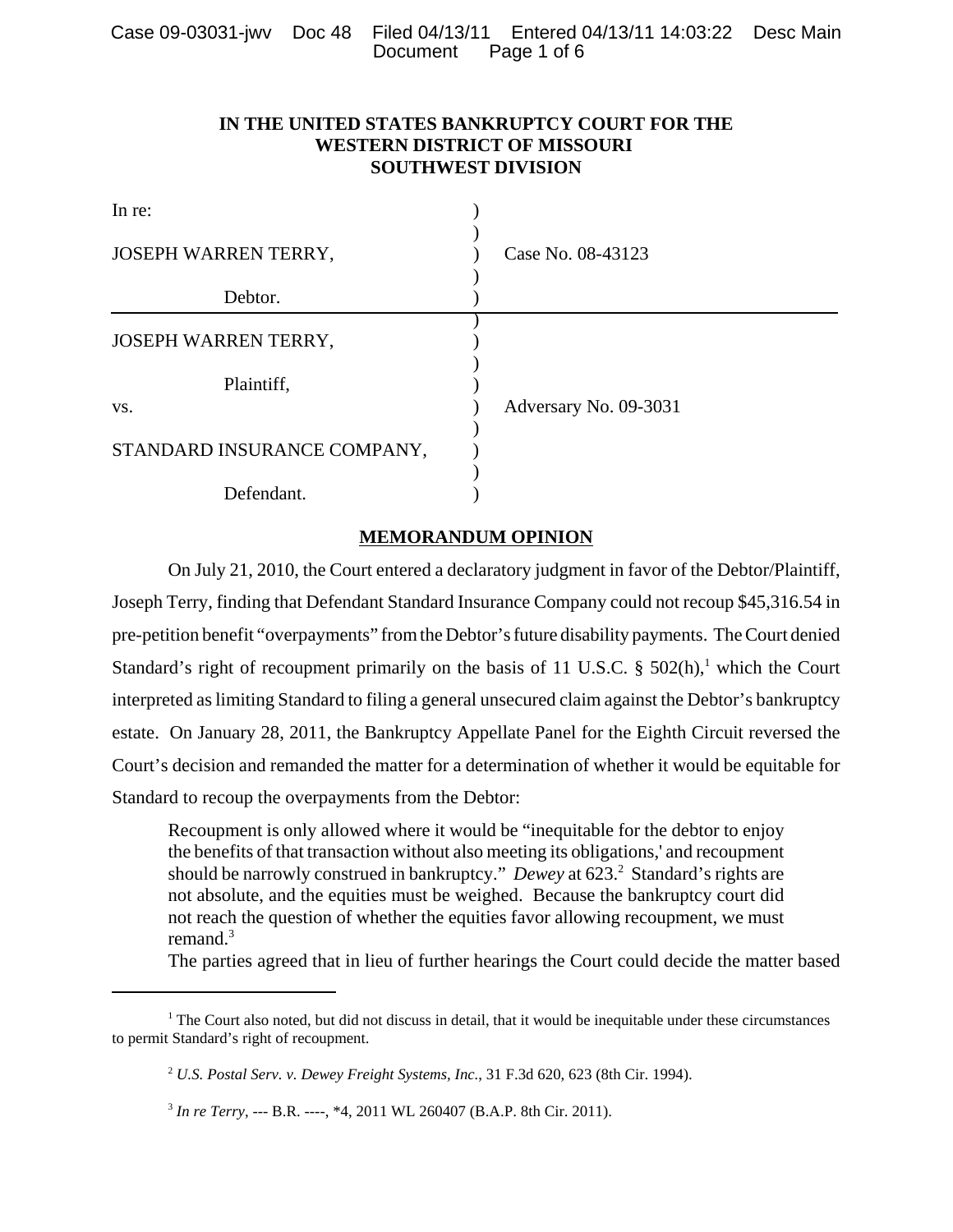on the record in the adversary proceeding, the transcript of a hearing on the Trustee's Objection to Exemptions in the main case, relevant dates or events occurring within the main case, and simultaneous briefs to be submitted by the parties.

Upon consideration of this material, the Court finds that the equities weigh against permitting Standard to recoup the benefit overpayments from the Debtor's future disability payments. The Court will, however, allow Standard an unsecured claim in the amount of \$45,316.54, inasmuch as the Court deems Standard's pleadings and statements in this case to constitute a timely filed, informal proof of claim.**<sup>4</sup>**

### **BACKGROUND**

For purposes of clarity, the Court restates the facts of this case with additions from the aforementioned materials.

On or about December 6, 2005, the Debtor, Joseph Terry, became disabled and unable to continue his employment with the state of Missouri as the result of a severe bipolar disorder with psychotic features. The numerous medications he was taking (and continues to take) to control this disorder severely impair his cognitive abilities. As a State employee, Terry was covered by a group long-term disability policy ("Policy") issued by Standard Insurance Company. He filed a claim under the Policy, and Standard began paying disability benefits to Terry in August 2006.

The Policy provides that benefits payable to a disabled employee will be reduced on a dollar-for-dollar basis by any benefits a disabled employee receives under the Social Security Act. It requires disabled employees to actively pursue the recovery of all available Social Security benefits, and in connection with his claim for benefits under the Policy, Terry authorized Standard (through an agent) to automatically withdraw from his bank account any retroactive Social Security disability benefits received by the Debtor. The amount withdrawn would be used to satisfy the resulting "overpayment" obligation.

On July 17, 2008, the Debtor received a \$45,316.54 lump-sum award of Social Security disability benefits retroactive to June 1, 2006. Consistent with Terry's prior authorization, Standard

<sup>4</sup> *See In re Farmland Industries, Inc.*, 318 B.R. 159, 163 (Bankr. W.D. Mo. 2004) ("An informal claim must apprise the court as to the existence, nature, and amount of the claim and clearly state the creditor's intention to hold the debtor liable and pursue such claim in the debtor's bankruptcy estate.").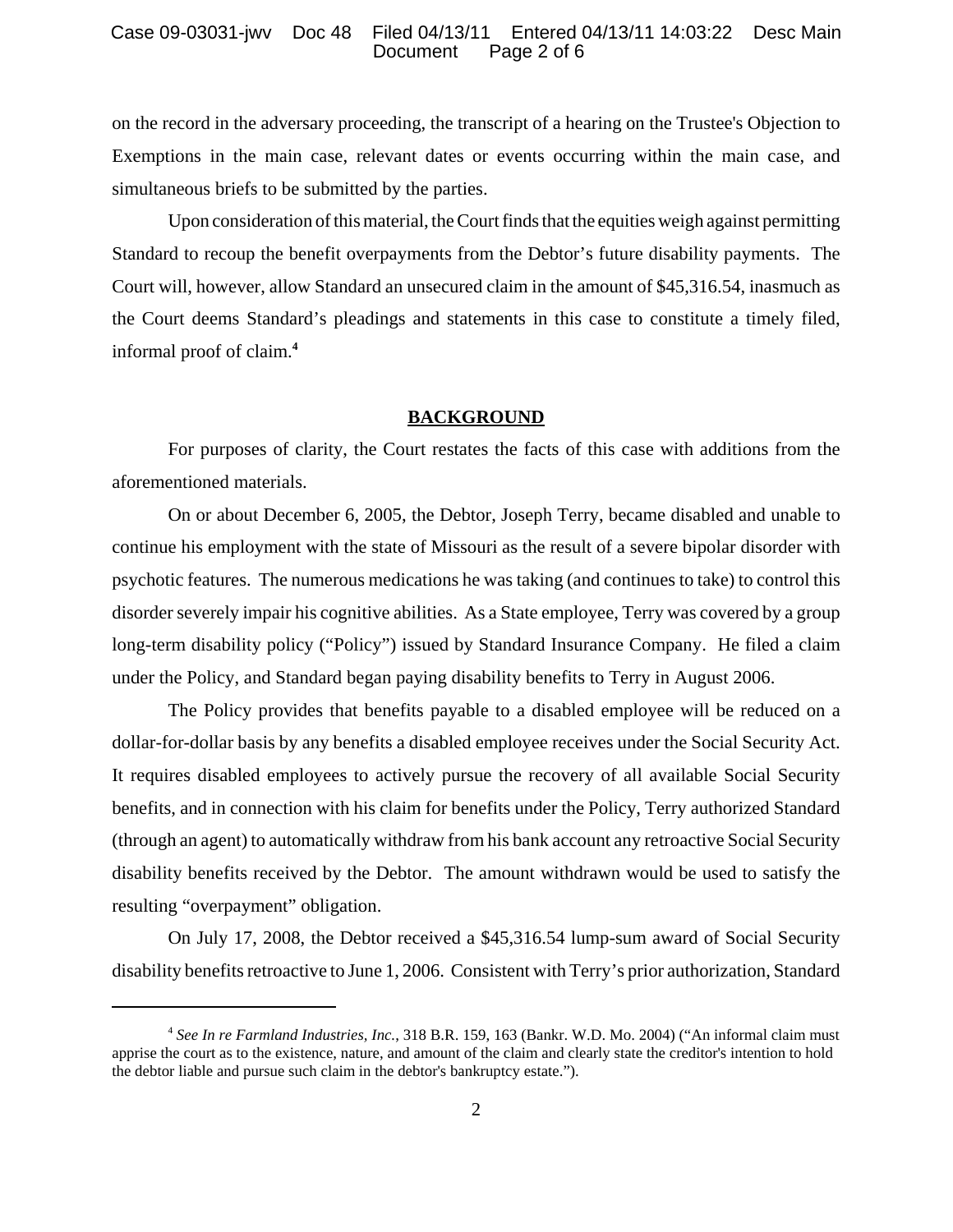## Case 09-03031-jwv Doc 48 Filed 04/13/11 Entered 04/13/11 14:03:22 Desc Main Page 3 of 6

withdrew that amount from the Debtor's bank account on July 24, 2008. Terry filed a Chapter 7 bankruptcy petition one week later, on July 31, 2008.

On April 20, 2009, the Trustee sent a letter to Standard demanding that it turn over the \$45,316.54 received from the Debtor on the basis that the payment was avoidable and a preference under 11 U.S.C. § 547. Standard complied with apparently no resistance.

Shortly thereafter, the Debtor claimed an exemption in the money the Trustee recovered from Standard. The Trustee objected to this exemption, arguing, *inter alia*, that under 11 U.S.C. § 522(g) the Debtor could not claim the recovered funds as exempt because he had voluntarily transferred the money to Standard.<sup>5</sup> After extensive briefing by the Debtor, the Trustee, and Standard, and a hearing on the matter, the Court sustained the Trustee's objection, holding that the Debtor's consent to Standard's automatic withdrawal of any retroactive Social Security award constituted a voluntary transfer of the money, notwithstanding the fact that the transfer itself required no further voluntary action by the Debtor. The Court further held that the Debtor could not claim an exemption in property that he did not have in his possession when he filed his bankruptcy petition.

This adversary proceeding progressed as outlined above.

### **DISCUSSION**

As the Bankruptcy Appellate Panel reiterated, recoupment is to be narrowly construed in bankruptcy, and a court should permit recoupment only where it would be inequitable for a debtor to enjoy the benefits of a transaction without also meeting its obligations. Following this directive, the Court finds that the equities favor denying Standard's right of recoupment.

Although the Court's research has not uncovered any generic equitable factors to consider in determining whether to permit recoupment, the Bankruptcy Appellate Panel alluded to several considerations germane to this case:

For instance, if the [bankruptcy] court were to allow recoupment, Terry would be required to repay the funds a second time, which the debtor argues would be a particularly inequitable result for a permanently disabled debtor. In addition, allowing recoupment might compromise the debtor's fresh start. We also note that Standard did not defend itself against the trustee's preference demand. Although we

 $5$  11 U.S.C. § 522(g).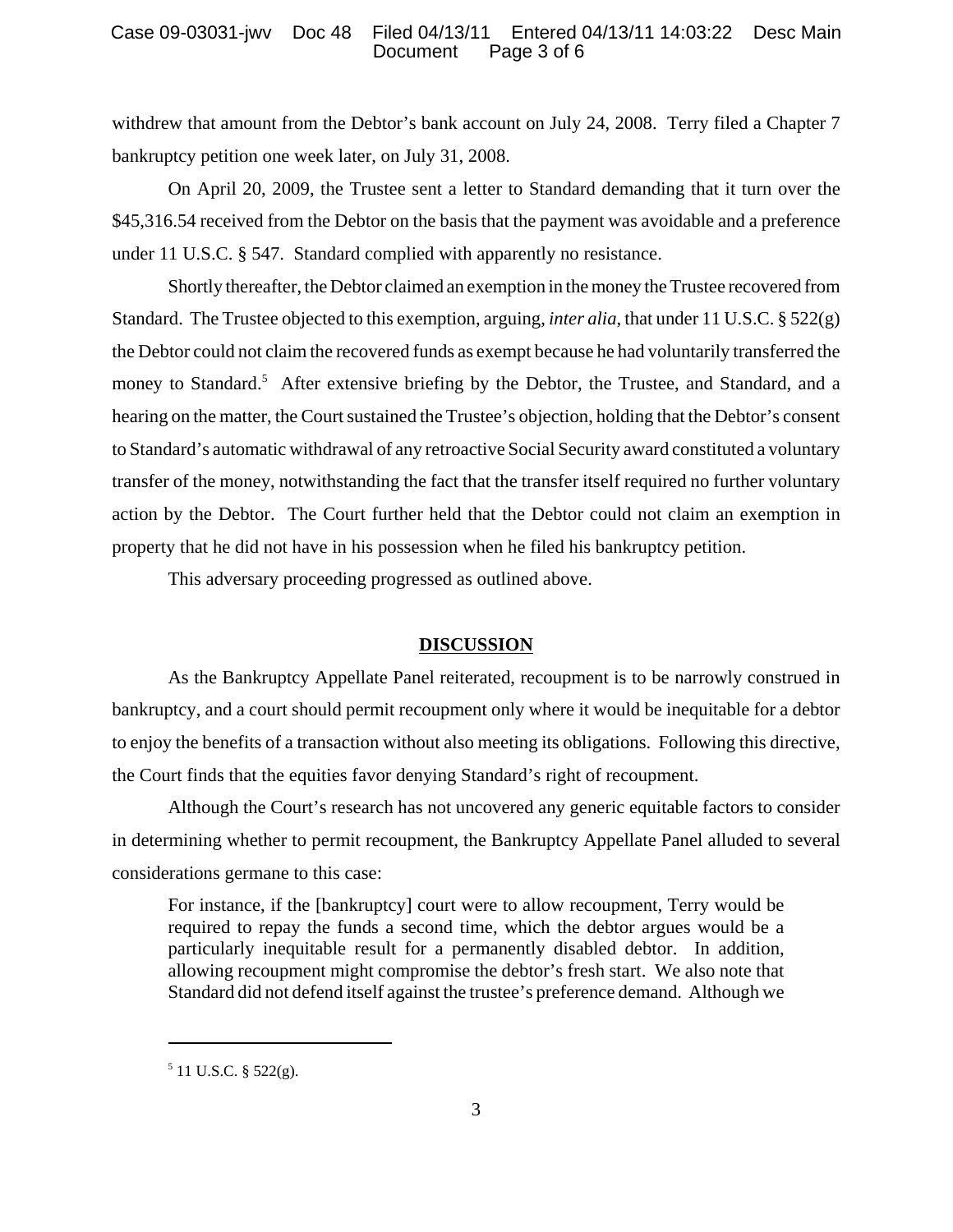### Case 09-03031-jwv Doc 48 Filed 04/13/11 Entered 04/13/11 14:03:22 Desc Main Page 4 of 6

express no opinion on the merits of the trustee's claim or any defenses Standard might have had, in some cases, the failure to defend a preference demand would be relevant.

All of these factors weigh against permitting recoupment in this case.

First, depriving the Debtor of his post-petition insurance benefits would, indeed, be tantamount to making him repay his debt to Standard a second time. The Court has already conclusively determined that the Debtor voluntarily transferred to Standard \$45,316.54 in retroactive Social Security disability benefits on July 24, 2008. And while the reason Standard didn't recover these funds might not matter to Standard, it is relevant from an equitable perspective,<sup>6</sup> especially considering that Standard put up little or no resistance to the Trustee's preference demand.<sup>7</sup>

Second, the Court finds that permitting recoupment here would impose a hardship on the Debtor and unduly impair the Debtor's fresh start, despite Standard's contention that the Debtor will enjoy a budget surplus after certain expenses are discounted.<sup>8</sup> Even discounting these expenses, the Debtor's budget is sparse, at best. At the time of filing, Terry was paying only \$200 in rent – a figure the Court doubts is realistic or sustainable – and he listed only \$120 for medical expenses, which is likely also understated, considering the severity of his illness. In all likelihood, Terry's income for the balance of his life will consist of his Social Security disability income of \$1,950 a month and the \$430 a month he receives from Standard. His income for the foreseeable future, then, is less than \$30,000 a

<sup>6</sup> The cases cited by Standard in opposition to this point – *Covey v. Sonnemaker, Sonnemaker & Vespa, P.C.* (*In re Lovett*), 106 B.R. 551, 552-3 (Bankr. C.D. Ill. 1988) and *In re Kayajanian*, 27 B.R. 711 (Bankr. S.D. Fla. 1983) – are inapposite and unpersuasive. Both cases deal with courts' consistent rejection of the argument that a pre-petition payment on a nondischargeable debt is not avoidable as a preference because the creditor can, presumably, recover its debt from the debtor post-petition. This proposition is wholly unrelated to the equitable considerations bearing on the apparently unique situation where a debtor makes a preferential transfer to a creditor who might have a post-petition right of recoupment.

<sup>&</sup>lt;sup>7</sup> Ironically, one of Standard's defenses to a  $\S$  547 action would have been that its then-potentially-viable right of recoupment would have enabled it to receive as much in a Chapter 7 liquidation. *See* 11 U.S.C. § 547(b)(5). However, it did not assert that – or any other – defense.

 $8$  The expenses to which Standard objects are \$300 for an unlisted dependent and a \$1,015 mortgage payment for an unprofitable rental property. The expenses related to the rental property have likely already been eliminated since the creditor holding a lien against the property has been granted relief from the automatic stay. *See* Bankruptcy Docket No. 70.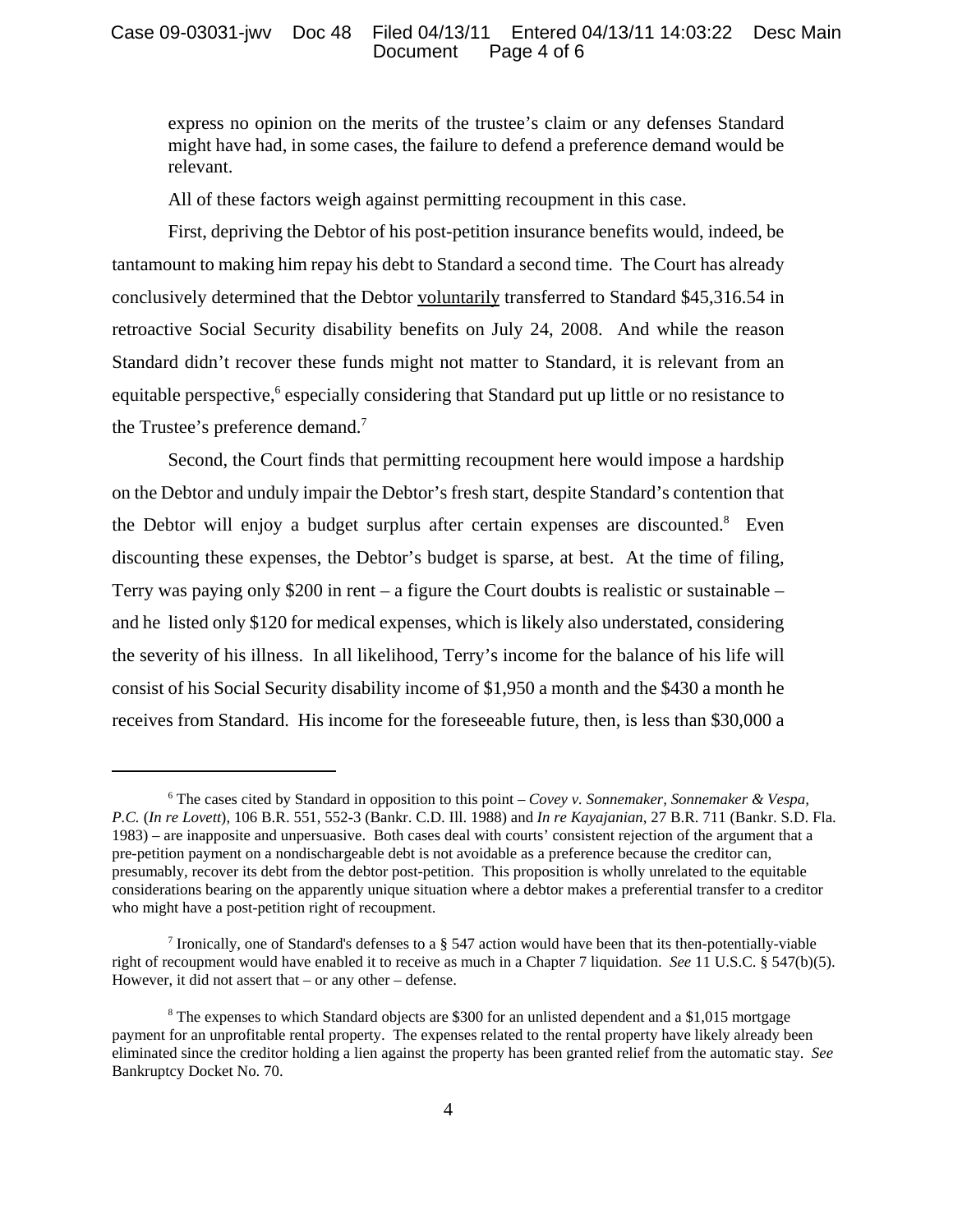year.

On balance, considering all the equities, Standard is simply in a better position to sustain this loss than the Debtor is, and not just because Standard is a "big insurance company with deep pockets." Having observed Terry in Court and being aware of his medical prognosis, the Court believes that Terry's employment prospects are extremely bleak, casting great doubt on whether he can ever make up for this loss of income, whereas Standard (presumably) has the ability to continue writing policies and earning money for the foreseeable future.

Finally, the Court would be remiss if it didn't note that had Standard challenged the Trustee more vigorously or even simply filed a claim and not engaged in this litigation, it would have obtained a greater net recovery than it would even if the Court permitted recoupment at this juncture.

# **CONCLUSION**

The Eighth Circuit Court of Appeals and Bankruptcy Appellate Panel have unequivocally stated that recoupment is an equitable doctrine.<sup>9</sup> Thus, the Court must look beyond the mere fact that the debt owed to the creditor and the benefits to be enjoyed by the debtor arise from the same transaction. Looking beyond this fact, the Court finds that it would be inequitable to permit Standard to recoup under the circumstances of this case. The Court will, however, allow Standard an unsecured claim in the amount of \$45,316.54.

A separate order consistent with this Memorandum Opinion will be entered contemporaneously herewith.

**ENTERED** this 13th day of April 2011.

/s/ Jerry W. Venters HONORABLE JERRY W. VENTERS UNITED STATES BANKRUPTCY JUDGE

A copy of the foregoing was mailed

<sup>9</sup> *See Dewey Freight Systems, Inc.*, 31 F.3d at 622-623; *In re Terry*, 2011 WL 260407, at \*3-4.